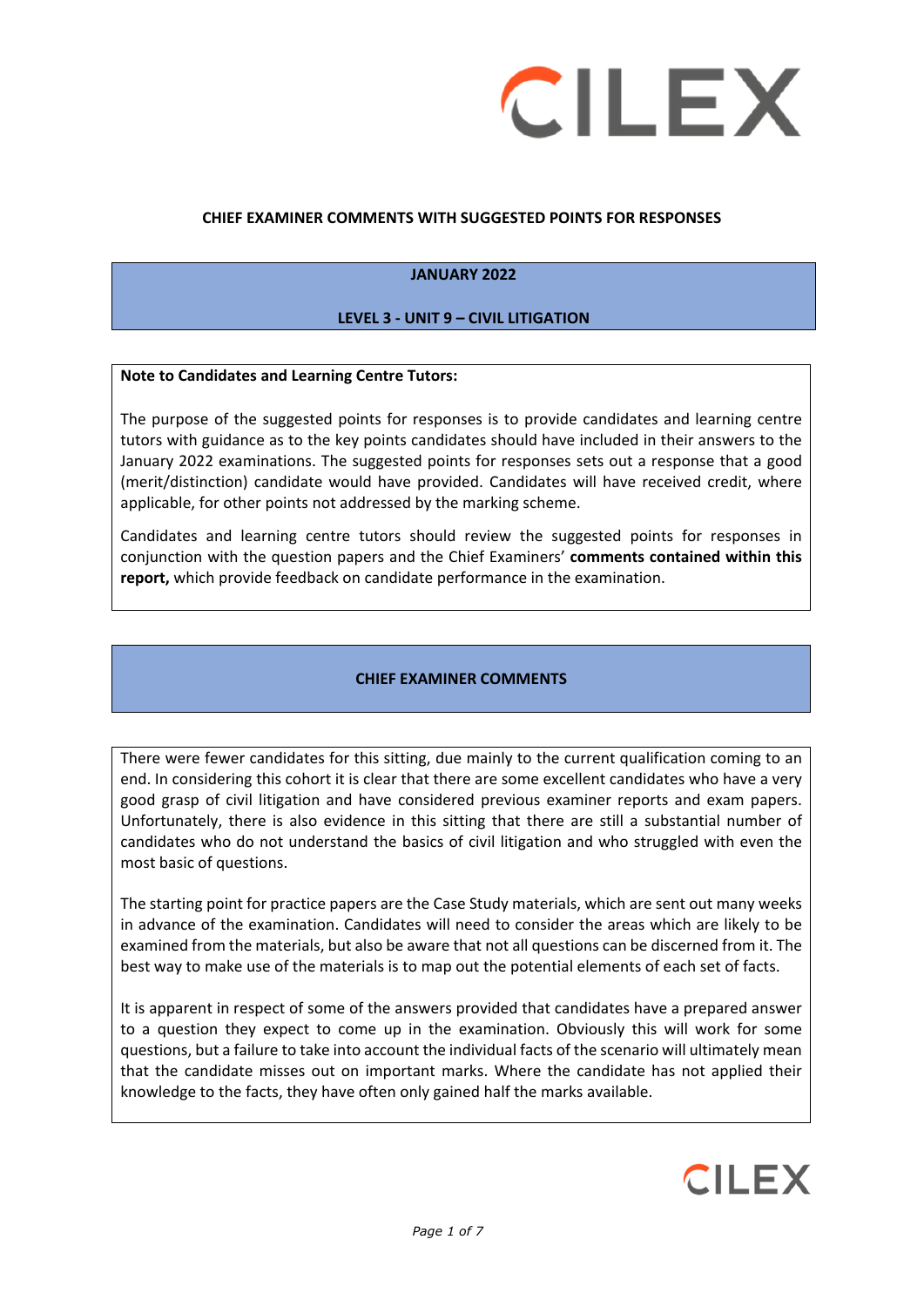Exam questions need to be read carefully to ensure that marks are maximised. Candidates need to understand what is required of them. Where candidates failed to maximise marks, it was mainly because they did not understand the procedure, rather than what the question was asking. A substantial minority of candidates were unable to develop their answers any further than a brief statement or sometimes a single sentence on the subject. The number of marks awarded for each question, gives a good indication as to the level of depth required.

As the examinations have moved online it has ensured that all scripts are legible, a problem which was apparent with some written scripts in the past. Instead, the problem is one of grammar and spelling. Some answers provided were so poorly written that little credit could be given because the sentence did not make any sense. Candidates are reminded to proof work before they submit to ensure that they have communicated their answer effectively.

## **CANDIDATE PERFORMANCE FOR EACH QUESTION**

## **Question 1(a)**

Most candidates gained at least two marks on this question. It was clear that a very large percentage of candidates had learned the 'list' of ways of checking the credit worthiness of a potential defendant but had not fully considered the context of the question here. The defendant was a sole trader and so Companies House was totally irrelevant. Candidates are reminded to apply their knowledge to the facts they are provided with.

## **(b)**

Generally candidates did well on this question concerning the pre-action protocol for debt claims. Where marks were dropped it was due to the fact that candidates did not understand that a specific protocol was required to be considered, rather than general considerations about the benefits of ADR.

# **(c)**

Most candidates gained at least two marks on this question concerning bundles. Candidates are reminded not to list documents (often at length) as to what is in the bundle when it is all written material to be relied upon at trial. One mark was provided for long lists of documents provided by some candidates.

# **(d)**

A minority of candidates failed to gain any marks on this question concerning an order to obtain information. This was either due to not providing an answer at all or confusing the answer with Part 18 requests.

## **Question 2(a)**

Where candidates did not do so well, it was because they only mentioned a couple of factors, rather than all those that applied.

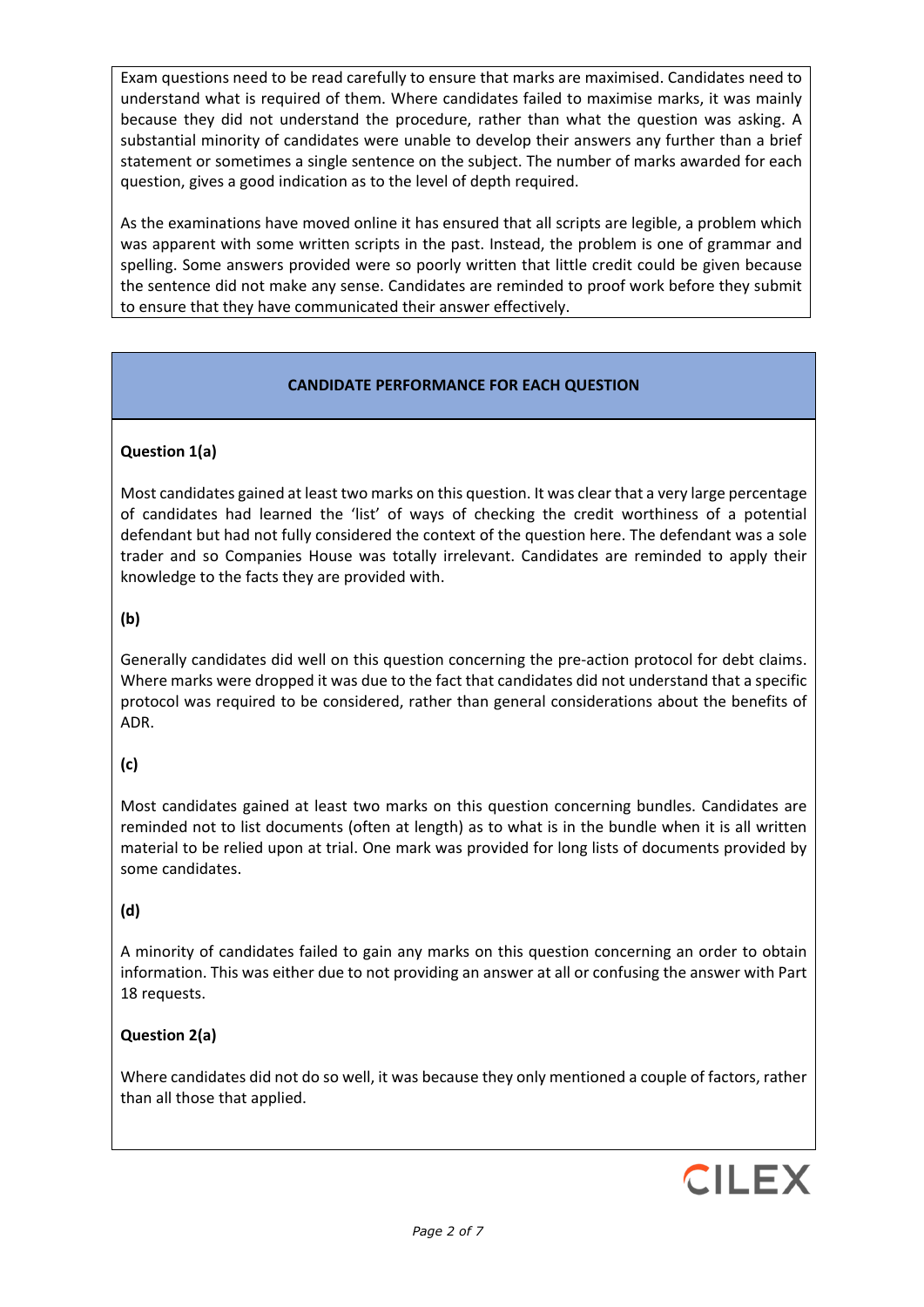# **2(b)**

The majority of candidates did well on this question, gaining both marks. Where candidates did not gain marks it was due to thinking that the burden was on the defendant – something which clearly showed their lack of understanding of civil litigation.

## **(c)**

This question caused a great deal of difficulty for some candidates. Although the question is clear on what is required to be done by the candidate, because it was not signposted in the pre-seen materials, some candidates struggled.

## **(d)**

Candidates generally did okay on this question, although note, even though in all past Chief Examiner report's, candidates have been told that they need to get both parties/witnesses and experts/legal representatives, to get a mark for each, they are still just writing parties or experts.

## **(e)**

Some candidates have no idea about how QOWCS operates and consequently did not score as well on this question as well as they should have done. This is an issue for providers.

## **Question 3(a)**

A funding question on which most candidates were able to gain full marks. Areas of concern related to the failure to consider the scenario and just write a list relating to funding.

## **(b)**

A question which is asked on most civil litigation papers. Virtually all candidates were able to gain full marks here. Those who did not, clearly had little understanding of civil procedure.

# **(c)**

Candidates do not always read the question carefully. Here some candidates wrote about the potential outcomes for summary judgment. This did not attract any marks – the question is clear, it requires the candidate to write about the procedure to gain marks.

## **(d)**

A fairly straightforward question, however a proportion of candidates listed some of the factors, but did not apply them to the scenario. This meant that they gained half marks. (It should be noted that in total there were 12 potential marks for this question).

## **Question 4(a)**

Surprisingly this question was answered poorly by the majority of candidates. The question was clearly signposted in the pre-seen materials, yet a number of candidates failed to gain more than two marks.

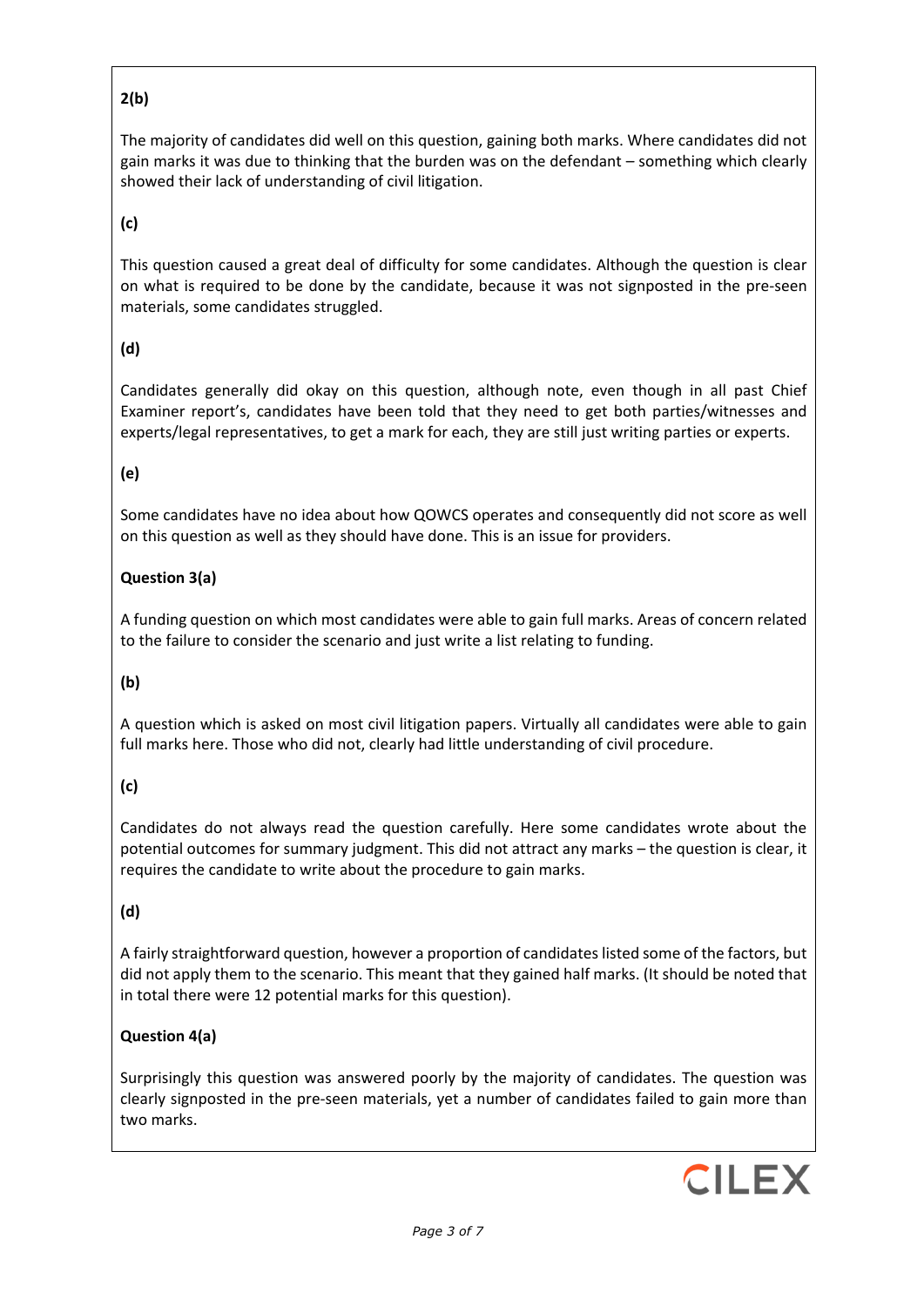## **4(b)**

Candidates were fairly evenly split on this question relating to disclosure. Candidates either did very well or they had no knowledge of how disclosure worked and hence wrote in very general terms and gained very few marks, if any.

## **(c)**

Good consideration here with virtually all candidates gaining at least 3 marks. The question was very general and allowed candidates to write 'all they know' about experts.

### **(d)**

A standard question on costs, which provided the candidate understood related to the Multi Track, provided the opportunity to gain good marks. Some candidates confused this with summary assessment and so received no marks.

## **SUGGESTED POINTS FOR RESPONSE**

### **LEVEL 3 - UNIT 9 – CIVIL LITIGATION**

| <b>Question</b><br><b>Number</b> | <b>Suggested Points for Responses</b>                                                                                                                                                                                                                                                                                                                                                         | <b>Max</b><br><b>Marks</b> |
|----------------------------------|-----------------------------------------------------------------------------------------------------------------------------------------------------------------------------------------------------------------------------------------------------------------------------------------------------------------------------------------------------------------------------------------------|----------------------------|
| 1(a)<br>1(b)                     | • Credit rating company<br>• Private investigator<br>Search at the Land Registry<br>Search of the Register of Judgments<br>Information from the client<br>• Pre-Action Protocol for Debt Claims<br>• The Protocol applies to any business claiming payment of a debt<br>from an individual<br>$\bullet$                                                                                       | 3<br>5                     |
|                                  | In this case Peter Trent is an individual, therefore the Protocol will<br>apply.<br>Need to write to Peter Trent and include the relevant information<br>• e.g. A breakdown of the outstanding debt together with interest and<br>any other charges which have accrued<br>Should be given 30 days to reply from the date of the letter.<br>$\bullet$                                          |                            |
| 1(c)                             | • Prepared by the Claimant<br>• contains all the relevant written material which will be referred to at<br>the trial.<br>• It must be paginated and indexed with a description of each<br>document and page number.<br>• It must be the same in each copy of the bundle.<br>A copy will need to be provided for the Court, each of the parties,<br>and one for use by witnesses at the trial. | 4                          |

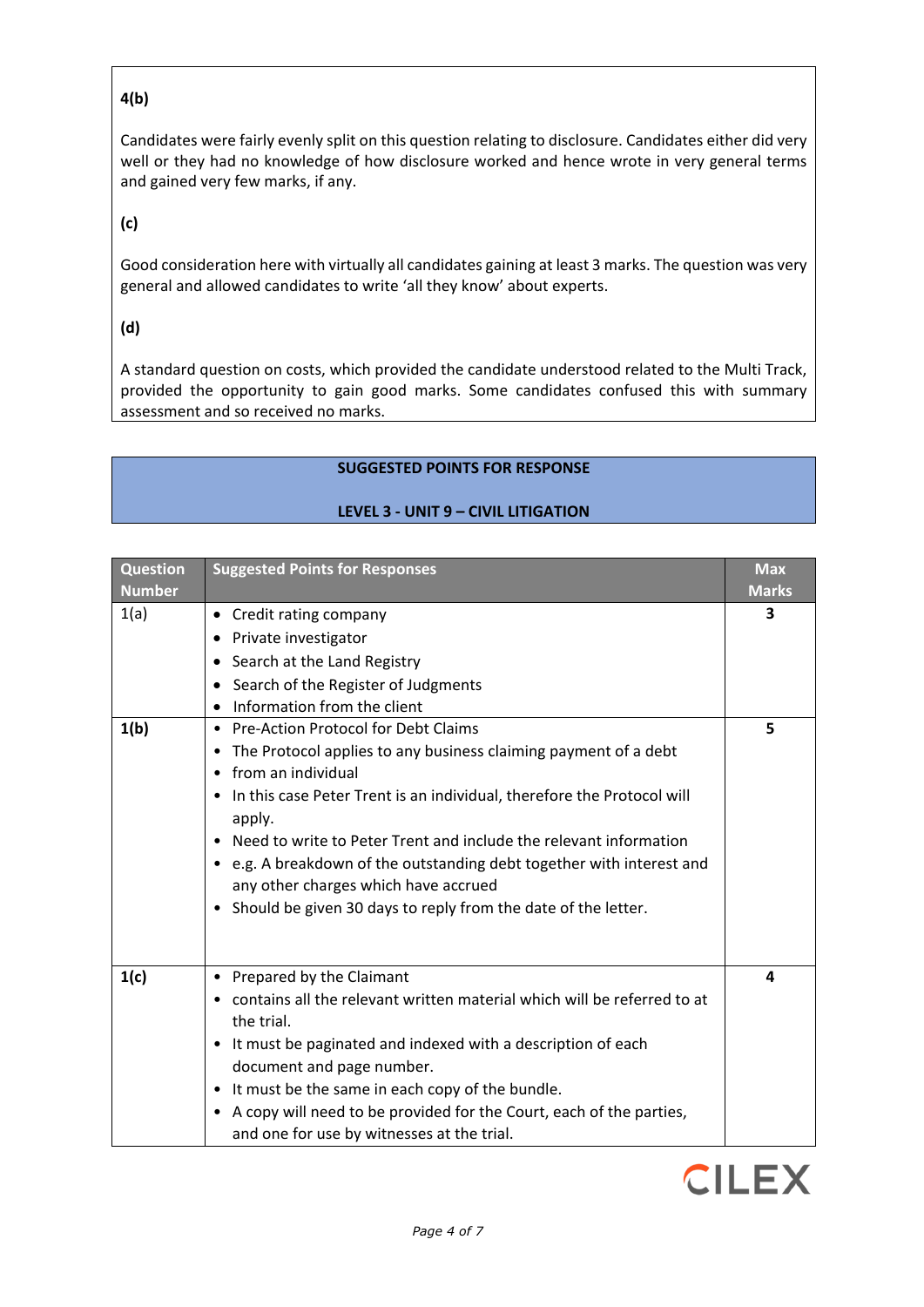| 1(d) | • Order to Obtain Information<br>• As the judgment debtor is an individual, application made on Form<br>N316.<br>• The court will draw up an order to attend for questioning.<br>The judgment debtor must attend at the time, date and place given<br>$\bullet$ | 4        |
|------|-----------------------------------------------------------------------------------------------------------------------------------------------------------------------------------------------------------------------------------------------------------------|----------|
|      | must answer, under oath, the questions asked by the court officer.<br>• The judgment creditor can attend and ask questions of the judgment<br>debtor's finances.<br>• Failure to do what the order states may result in committal.                              |          |
|      | <b>Question 1 Total:</b>                                                                                                                                                                                                                                        | 16 marks |

| <b>Question</b>          | <b>Suggested Points for Responses</b>                                   | <b>Max</b>     |
|--------------------------|-------------------------------------------------------------------------|----------------|
| <b>Number</b>            |                                                                         | <b>Marks</b>   |
| 2(a)                     | • The type of injury sustained is of the type covered by the protocol.  | 4              |
|                          | • It is an employee matter.                                             |                |
|                          | • The protocol only covers situations where the claim falls within the  |                |
|                          | Fast Track,                                                             |                |
|                          | • the damages sought are not too high (£9,000).                         |                |
|                          | Liability cannot be disputed, in the present case it is disputed.       |                |
|                          | In the alternative, considered contributory negligence.                 |                |
| 2(b)                     | • The burden of proof is on the Claimant (Louise Allard)                | $\overline{2}$ |
|                          | • She will need to show on the 'balance of probabilities'               |                |
| 2(c)                     | • The innocent party may apply for an order to enforce compliance or    | 4              |
|                          | for a sanction to be imposed.                                           |                |
|                          | • Such a failure will not lead to postponement of the trial unless the  |                |
|                          | circumstances of the case are exceptional.                              |                |
|                          | • The sanctions that the Court can impose may deprive a party of the    |                |
|                          | right to raise or contest an issue                                      |                |
|                          | • or to rely on evidence to which the direction relates.                |                |
|                          | • Where an issue cannot be dealt with at the trial, the Court may order |                |
|                          | a later trial                                                           |                |
|                          | • with costs to be paid by the party in default.                        |                |
| 2(d)                     | • Ensuring that all directions have been complied with,                 | 4              |
|                          | • checking the availability of parties/witnesses,                       |                |
|                          | • and information concerning experts and legal representation.          |                |
|                          | • The trial itself is also considered, with a trial date being set      |                |
|                          | • and the documents and fee checklist completed.                        |                |
| 2(e)                     | • Costs are always at the discretion of the Court                       | 5              |
|                          | • In most cases costs will follow the event,                            |                |
|                          | • However qualified one-way costs shifting will apply                   |                |
|                          | • As a personal injury case,                                            |                |
|                          | • Losing Claimant will not have to pay Defendants costs,                |                |
|                          | • As there is no evidence that claimant was fundamentally dishonest     |                |
| <b>Question 2 Total:</b> |                                                                         | 19 marks       |

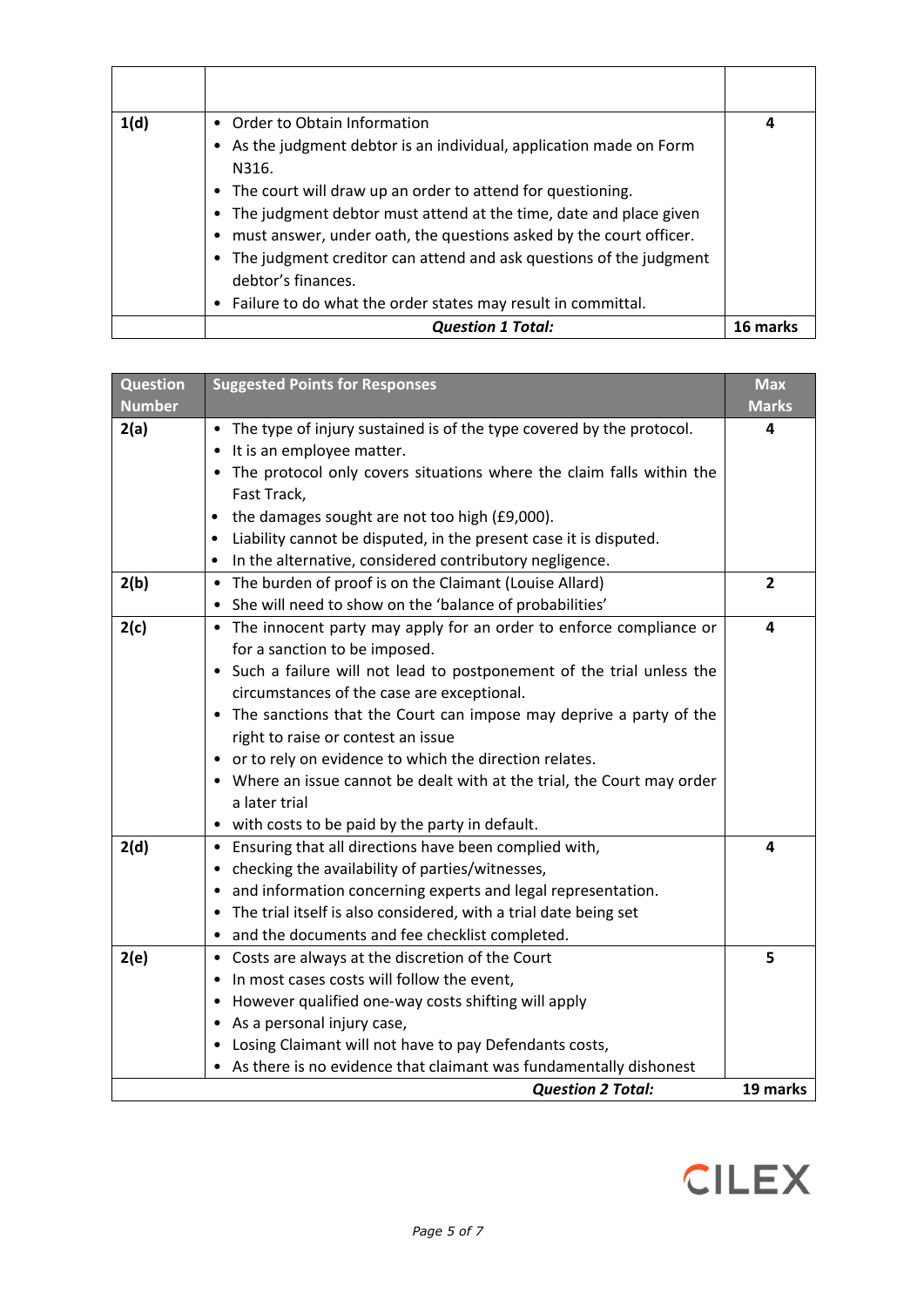| <b>Question</b><br><b>Number</b>     | <b>Suggested Points for Responses</b>                                                                                                                                                                                                                                                                                                                                                                                                                                                                                                                                                                                                                                | <b>Max</b><br><b>Marks</b> |
|--------------------------------------|----------------------------------------------------------------------------------------------------------------------------------------------------------------------------------------------------------------------------------------------------------------------------------------------------------------------------------------------------------------------------------------------------------------------------------------------------------------------------------------------------------------------------------------------------------------------------------------------------------------------------------------------------------------------|----------------------------|
| 3(a)                                 | Two marks for each explained option (1 mark for correct name, 1 mark<br>for info about method of funding)                                                                                                                                                                                                                                                                                                                                                                                                                                                                                                                                                            | 4                          |
|                                      | Could pay privately on a retainer basis.<br>٠<br>Qualified one-way costs shifting will alleviate the issue of having to<br>pay the Defendants costs should the claim fail.<br>Enter into a Conditional Fee Arrangement (CFA),<br>we would be able to include a success fee if he was successful in the<br>claim.<br>A Damages Based Agreement (DBA),<br>which is a privately funded arrangement between a representative<br>and a client where the representative's agreed fee is 'contingent'<br>upon the case being successful.                                                                                                                                    |                            |
| 3(b)                                 | The Defendant will have 14 days in which to file the Defence.<br>$\bullet$<br>If the Defendant files an Acknowledgment of Service they will have<br>$\bullet$<br>up to 28 days.                                                                                                                                                                                                                                                                                                                                                                                                                                                                                      | $\overline{2}$             |
| 3(c)                                 | An application for summary judgment requires an Application Notice<br>$\bullet$<br>together with a statement in support.<br>The statement may well be a witness statement or the Statements of<br>$\bullet$<br>Case could be relied on.<br>Must be served at least 14 days before the summary judgment<br>hearing on the Claimant.<br>• Claimant can produce a statement which should be received no less<br>than 7 days before the hearing.<br>The Applicant can serve a further statement if they wish, 3 days<br>٠<br>before the hearing.<br>The hearing is before a District Judge.<br>$\bullet$                                                                 | 5                          |
| 3(d)                                 | Points contained in Part 26.8 CPR.<br>$\bullet$<br>Financial value of the claim, as there are limits imposed for each track<br>٠<br>Here the claim is for £23,000 so would indicate fast track.<br>Court will also consider the nature of the remedy sought<br>٠<br>Here damages.<br>The likely complexity of the case<br>Here could be a complex case because of the evidence.<br>The number of parties involved<br>$\bullet$<br>Here only two<br>٠<br>The amount of any oral evidence that will be required<br>Here there may well be a number of potential witnesses.<br>٠<br>The views and circumstances of the parties will also be taken into<br>٠<br>account. | 5                          |
| <b>Question 3 Total:</b><br>16 marks |                                                                                                                                                                                                                                                                                                                                                                                                                                                                                                                                                                                                                                                                      |                            |